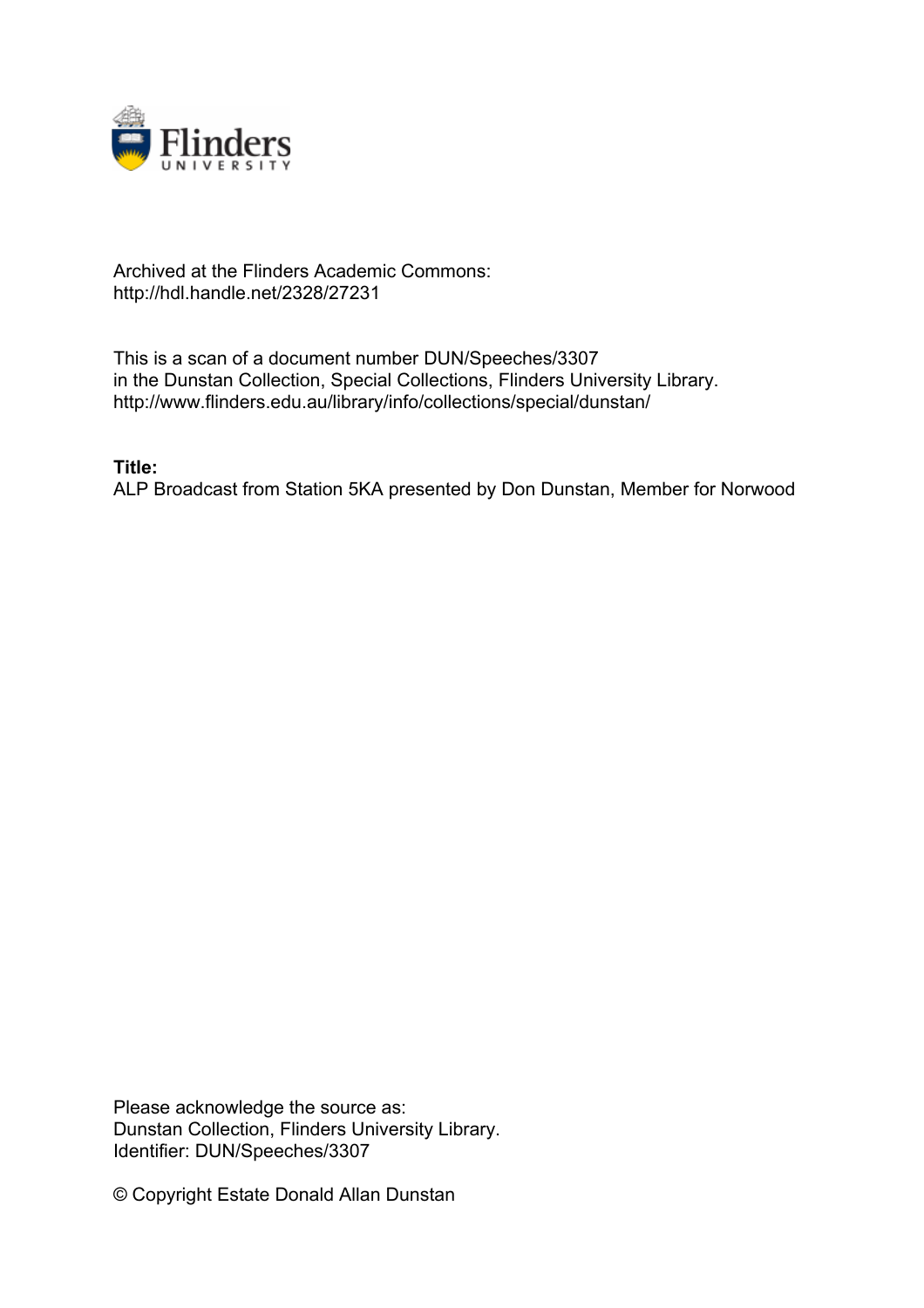## LABOR PARTY BROADCAST FROM STATION 5KA. 22/5/61

3307

PRESENTED BY TON DURSTAN - MEMBER FOR EORMOOD

Good Evening,

Under the Menzies Government, Australia is only paying her way, because of adverse overseas trade balances, by importing foreign capital. The L.C.P. Government has failed to develop. our export earning industries, or to limit cur imports to the extent necessary to remain solvent and devolop our economy at a reasonable rate mithout an inflow of foreign capital.

Now there are various advantages claimed for this inflow of capital. Let me list them.

An immediate gain in foreign corrency.  $\bf{(\Omega)}$ 

 $(11)$ The introduction of new industrial techniques

The introduction of new managerial techniques.  $(11i)$ 

The introduction of new products.  $(1v)$ 

The introduction of newmarketing techniques.  $\{v\}$ 

Access to overseas research. (V1)

Some import saving.  $(vii)$ 

Now let me turn to the disadvantages:-

(1) Brfect on balance of payments

This should be looked at from a long term mint of view, not simply from a decade or so of post war development. The immediate net gain in foreign currency is the difference between not capital inflow and profits remitted overseas. Clearly, in the carly years this will be substantial. But as the amount of overseas assets in the country builds up over the years, the figure of remitted profits will grow. If capital inflow does not increase, remitted profits will soon reach a figure which equals capital inflow. At this point there will be no net gain in foregin currency. We are close to this point now. If capital inflow remains the same, but remitted profits continue to grow, there will como a timo when there is a nett loss of foreigh currency,

Dunstan Collection, Special Collections, Flinders University Library,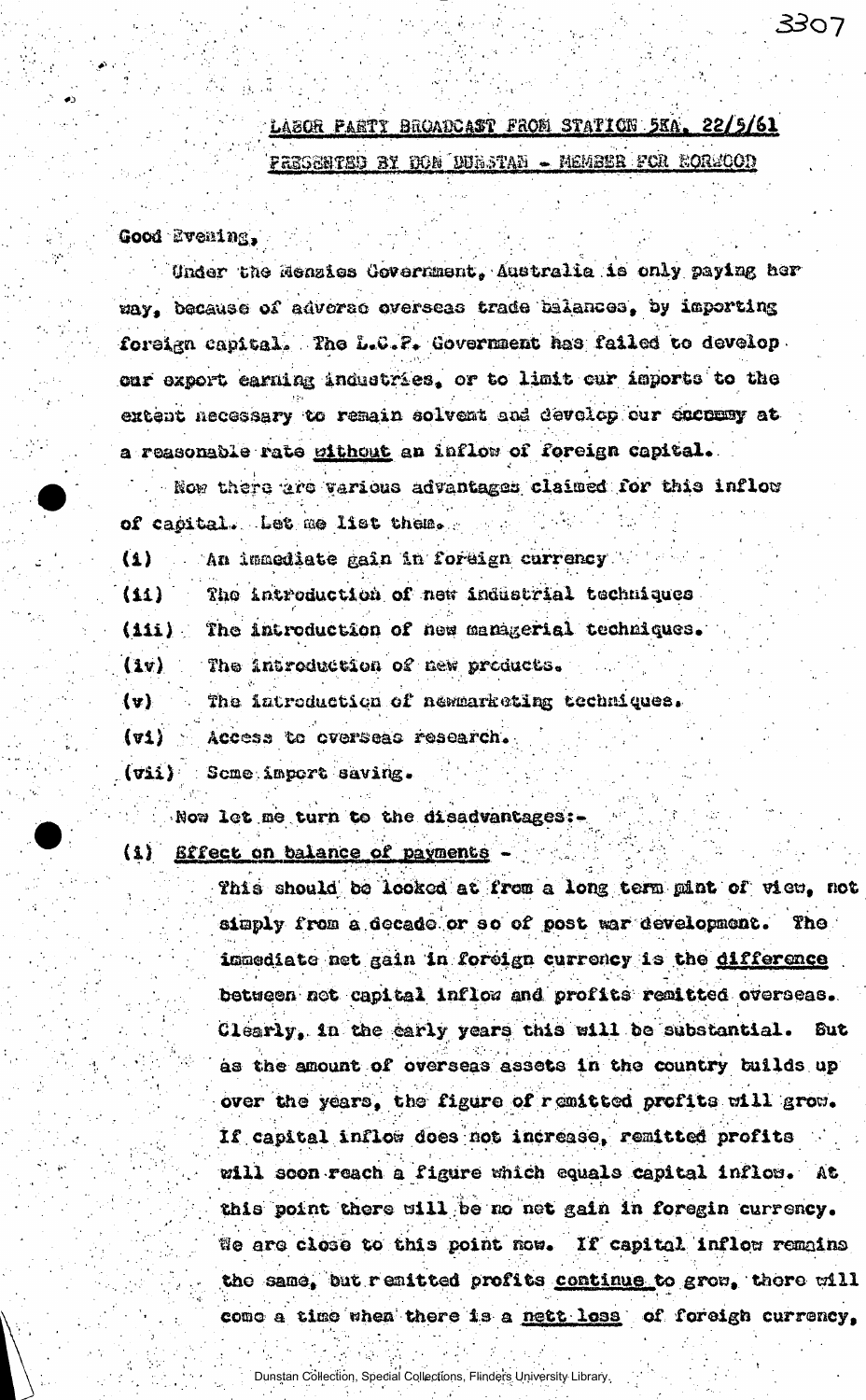i.e. remittedprofits will exceed capital inflow. We have reached this point with American investment, but not with investment as a whole, yet.

 $\mathbf{2}$ 

Such a net loss of foreign currency would not matter if our balance of payments position were sound, i.e. if as a result of our development we were earning more foreign currency to pay the debts. But we are not, the proportion of our export income needed to pay the debt is increasing. It is not yet a serious problem, but if the proportion continues to increase at the same rate it will become a serious problem. Within 5 years for example, one fifth of our export income could be used up to service overseas debt of all kinds. To the extent that capital inflow increases correspondingly, the immediate problem is solved. But it is not climinated - the day of reckoning is merely postponed in the same way as it is for a man who borrows from the bank to meet the interest on his existing debt. It follows that if capital inflow were to fall off considerably - as it might well if a Labor government were elected - we should face a serious drain on the balance of payments. Or if for instance a Labor government in the U.K. were to put an embargo on foregin investment (which it should because the U.K. really needs this investment more than we do) we should be in trouble.

Other points to be noted briefly are:-

 $(a)$ Overseas firms come herewith the minimum of foreign currency, they borrow on our capital market at fixed interest of 5-8% say, so that of the total capital used at least half is Australian. Out of their total profits they pay the 5-8% (tax deductible), and the rest of the profit accrues to the overseas firm. This "pyramiding" allows firms to receive 20-30% on their capital, compared with the 5-8% on the Australian contributed capital (e.g. General Motors where this was obvious because of the preference shares at 62).

 $(b)$ 

Evidence exists to show that American investment is at

- Dunstan Collection, Special Collections, Flinders University Library.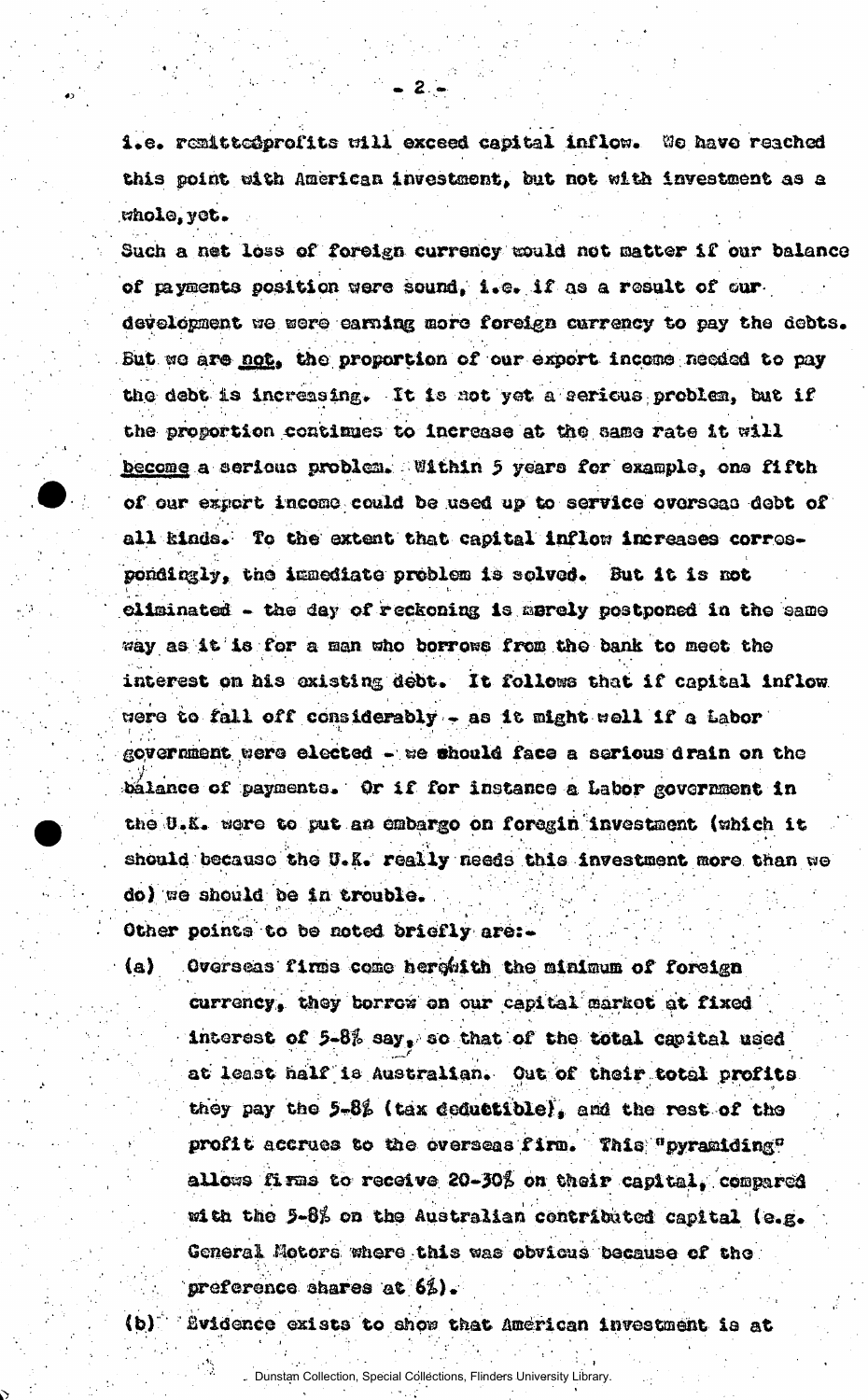least twice as profitable as British investment. Bafore long the American assets in Australia will equal the Britishin value, although the American inflow of capital has been only about one quarter of the Sritish.

(11) Effects on Australian Sconomy:

 $(a)$ 

The control of key secotrs of our economy by subsidiaries of big overseas companies means that it becomes increasingly difficult to control our economy by orthodox monetary means. When we wish to check the expansion of the whole economy. we and up by checking the Australian component more than the overseas one. This is because their size and international standing makes them better credit risks, and also and more impertant, because they have access to funds outside the Australian system i.e. they can berrow from their parent companies, and/or switch funds from one country to another according to whether internal credit is tight or not. They can also manipulate the prices of what they buy from their world-wide creanisation so that their profits here appear to be minimised (e.g. oil companies purchasing oil from their own suppliers). In short a temporary check in Australian development can be used as their big chance to expand at the expense of other cospetitors, if they think long term prospects are good.

(b) Concentration Effect

The impact of the big overseas company can swamp a small economy. Either they take over smaller Australian concerns or the result is that emaller Australian companies are forced to mergo to meet the challenge. The result, either way, is an increase in monopoly and the power of the big company.

**Effect on research a**  $(c)$ 

> This is two-sided. On the one hand we benefit through access to overseas research. On the other this research

> > Dunstan Collection, Special Collections, Flinders University Library